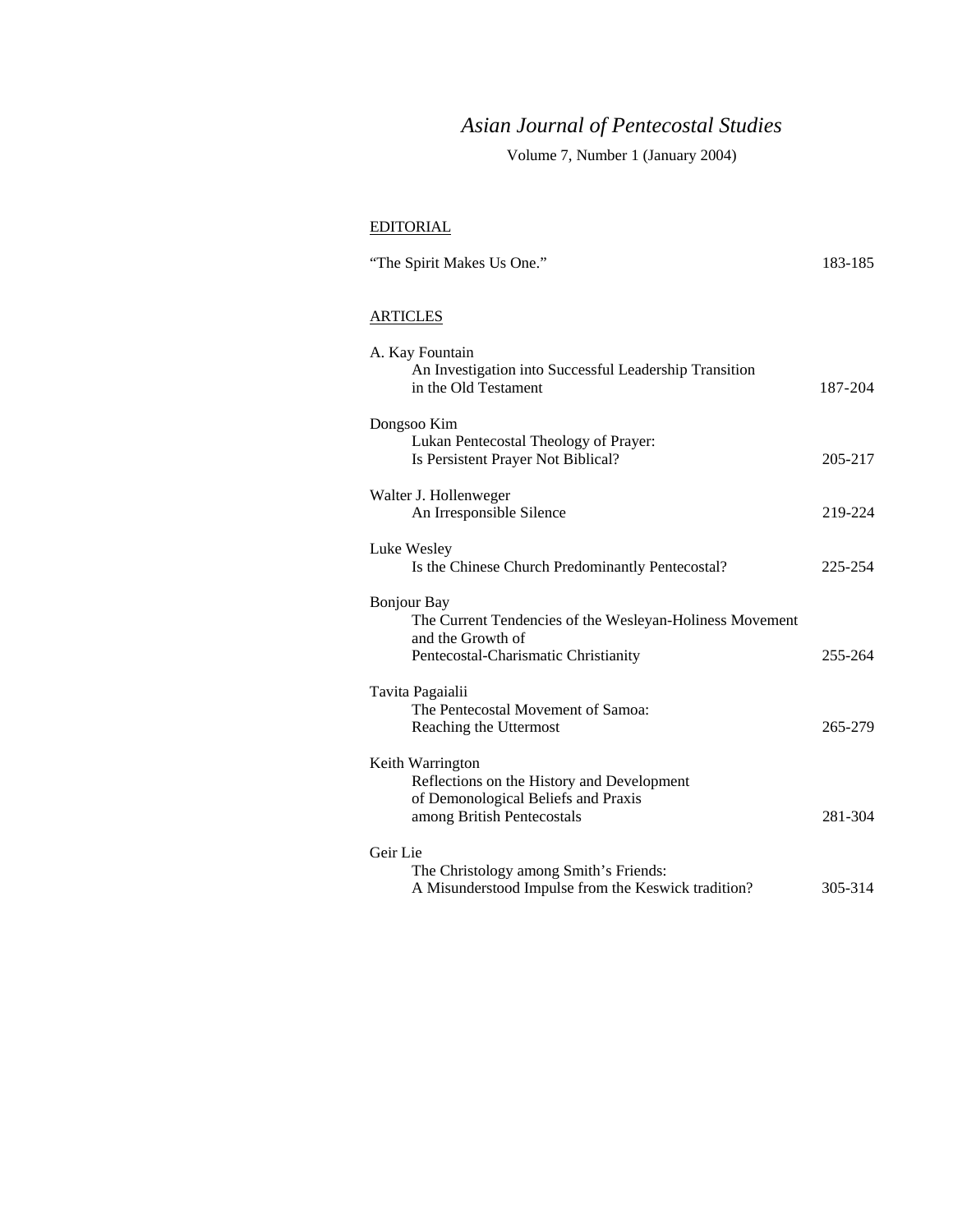### RESPONSE

| Simon K. H. Chan<br>The Renewal of Pentecostalism:<br>A Response to John Carpenter                          | 315-325 |
|-------------------------------------------------------------------------------------------------------------|---------|
| <b>BOOK REVIEWS</b>                                                                                         |         |
| Amos Yong: Review of <i>The Solidarity of Others</i>                                                        |         |
| in a Divided World:<br>A Postmodern Theology after Postmodernism                                            | 327-331 |
| Paul Elbert: Review of <i>Encountering the Holy Spirit:</i><br><b>Paths of Christian Growth and Service</b> | 331-336 |
| Phil Parshall: Review of David Yonggi Cho:<br>A Close Look at His Theology and Ministry                     | 336-337 |
|                                                                                                             | 339-340 |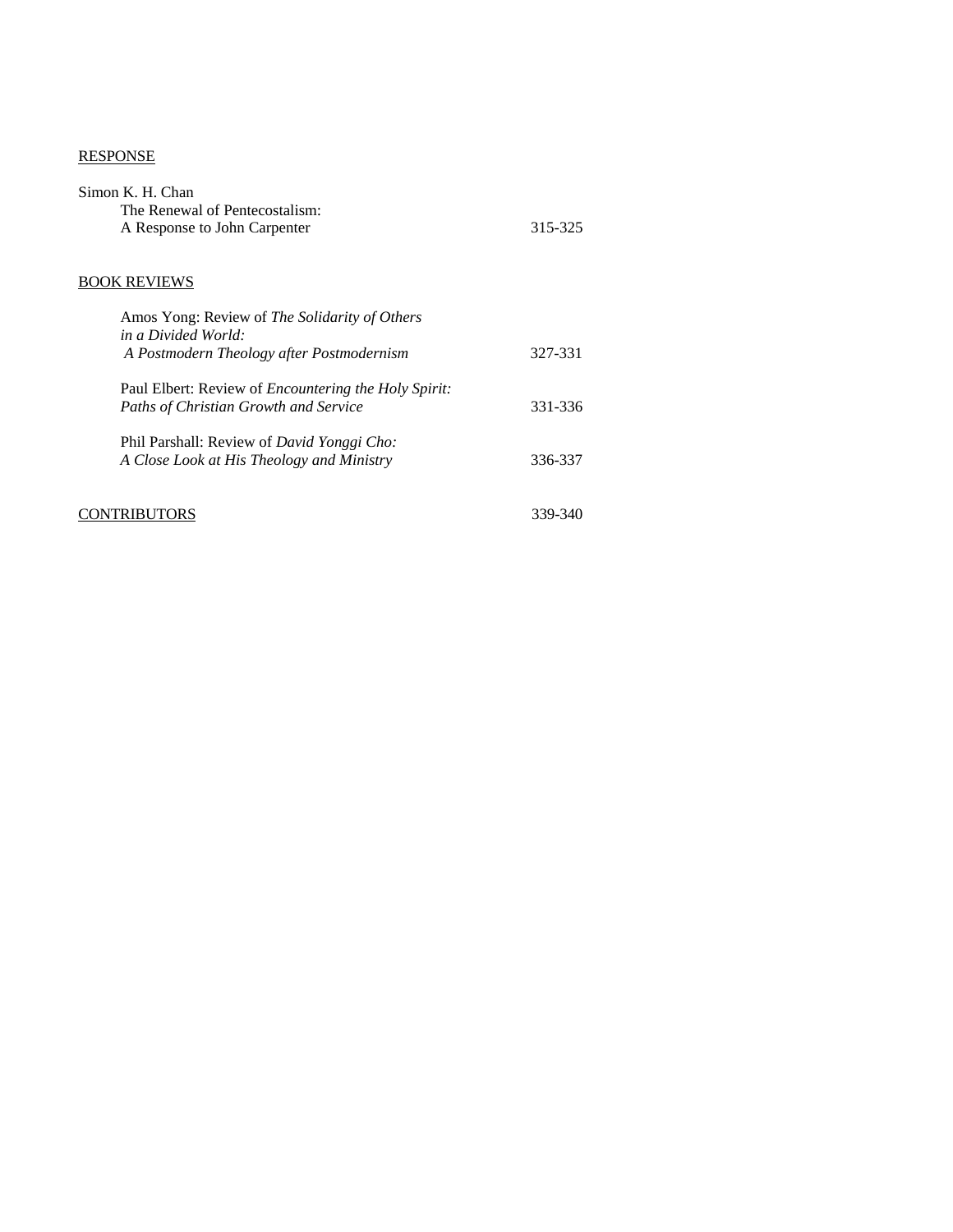#### *Asian Journal of Pentecostal Studies*  ISSN 0118-8534 Vol. 7, No. 2 (July 2004)

Editors William W. Menzies, Wonsuk Ma, Joseph R. Suico

Editorial Board: Simon Chan (Trinity Theological College, Singapore), Paul Elbert (Church of God Theological Seminary, USA), Gordon D. Fee (Regent College, Canada), Peter Kuzmic (Evangelical Theological Seminary, Croatia), Robert P. Menzies (Asia Pacific Theological Seminary, Philippines), Russell P. Spittler (Fuller Theological Seminary, USA), Vinson Synan (Regent University, USA), Yeow Choo Lak (Association of Theological Education in South East Asia, Philippines)

Editorial Assistance (for this issue): Michio Ogino (subscription); Barbara dela Cruz (management); Judy Cagle, Judy Gilliland, Heidi LaBute (proofreading)

*ASIAN JOURNAL OF PENTECOSTAL STUDIES* is published twice per year (January and July) by the Faculty of Asia Pacific Theological Seminary, P.O. Box 377, Baguio City 2600, Philippines. Part or whole of the current and previous issues may be available through Internet (http://www.apts.edu/ajps). Views expressed in the *Journal* reflect those of the authors and reviewers, and not the views of the editors, the publisher or the participating institutions.

#### © *Asia Pacific Theological Seminary, 2004*

Copyright is waived where reproduction of material from this *Journal* is required for classroom use or course work by students.

PARTICIPATING INSTITUTIONS: Educational or research institutions that are interested in participating in the *Journal* ministry are encouraged to write to the *Journal* office. The following are participating institutions of the *Journal*:

*Asian Seminary for Christian Ministry*, Makati, Philippines (Dr. Charles W. Quinley) *Assemblies of God Bible College*, Singapore (Rev. Weldyn Hougher)

*Central Bible College,* Tokyo, Japan (Dr. Koichi Kitano) *Harvest Bible College*, Melbourne, Australia (Dr. Kameel Majdali) *Korea Gospel Theological Seminary*, Taejon, Korea (Dr. Yeol-Soo Eim) *International Theological Institute*, Seoul, Korea (Dr. Sam-Hwan Kim) *Sekolah Tinggi Teologi Satybhakti*, Malang, Indonesia (Rev. Manase Rumkeny) *Southern Asia Bible College*, Bangalore, India (Dr. Ivan Satyabrata)

THE *JOURNAL* SEEKS TO PROVIDE A FORUM: to encourage serious theological thinking and articulation by Pentecostals/Charismatics in Asia; to promote interaction among Asian Pentecostals/Charismatics and dialogue with other Christian traditions; to stimulate creative contextualization of the Christian faith; and to provide a means for Pentecostals/Charismatics to share their theological reflection.

(Continue on back inside cover)